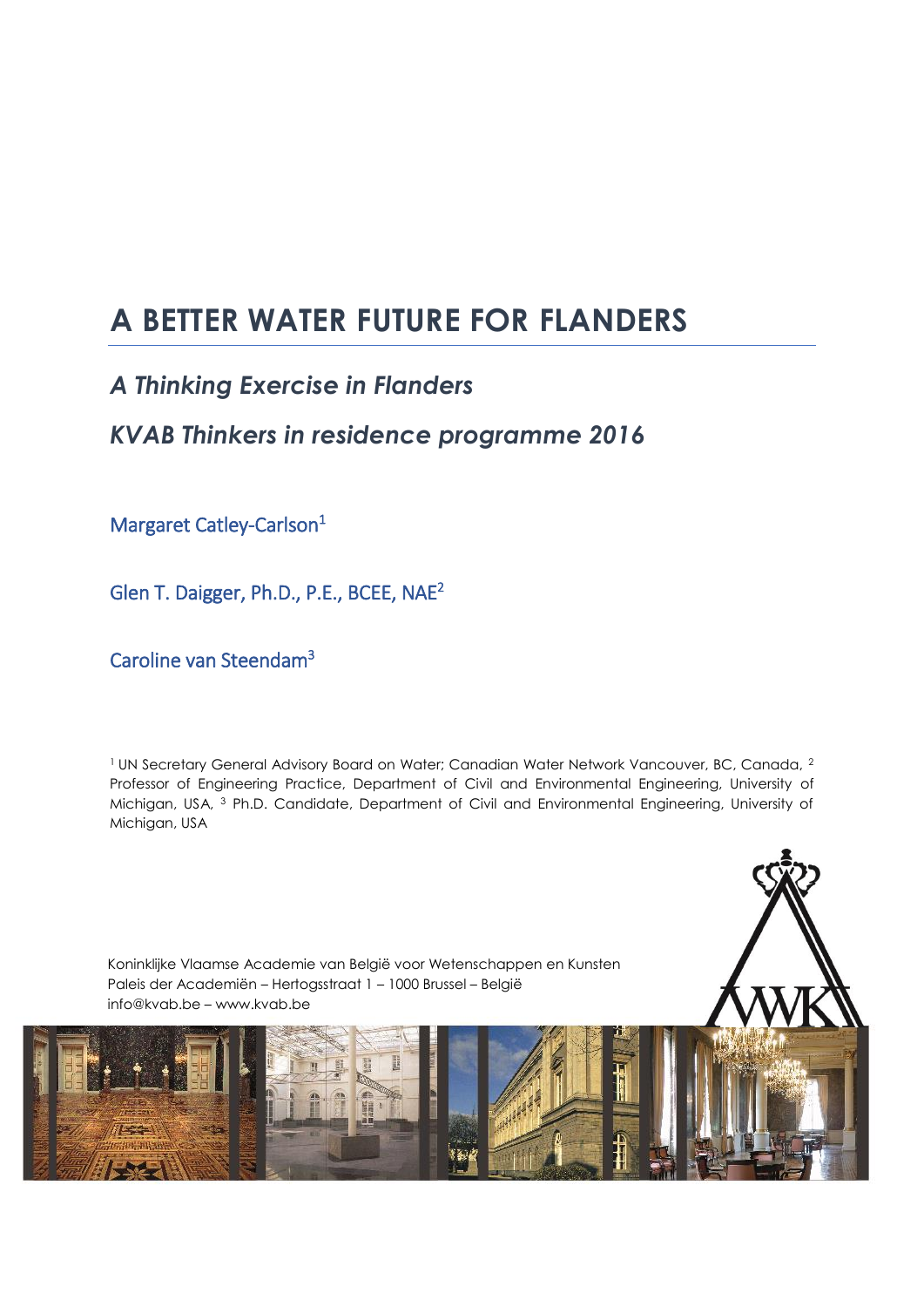## A BETTER WATER FUTURE FOR FLANDERS - "NOT TOO MUCH, NOT TOO LITTLE" **TABLE OF CONTENTS**

| $\mathbf{1}$   |     |                                                                                     |  |
|----------------|-----|-------------------------------------------------------------------------------------|--|
|                | 1.1 | The Royal Flemish Academy of Belgium for Science and Arts 2016 Thinkers Programme 3 |  |
|                | 1.2 |                                                                                     |  |
|                | 1.3 |                                                                                     |  |
| $\overline{2}$ |     |                                                                                     |  |
|                | 2.1 |                                                                                     |  |
|                | 2.2 |                                                                                     |  |
| 3              |     | IS FLANDERS WATER-SECURE: CAN SUFFICIENT WATER BE MADE AVAILABLE FOR DESIRED USES?6 |  |
| 4              |     |                                                                                     |  |
|                |     |                                                                                     |  |
|                | 4.1 |                                                                                     |  |
|                | 4.2 |                                                                                     |  |
|                | 4.3 |                                                                                     |  |
|                | 4.4 |                                                                                     |  |
| 5              |     |                                                                                     |  |
|                | 5.1 |                                                                                     |  |
|                | 5.2 |                                                                                     |  |
| 6              |     |                                                                                     |  |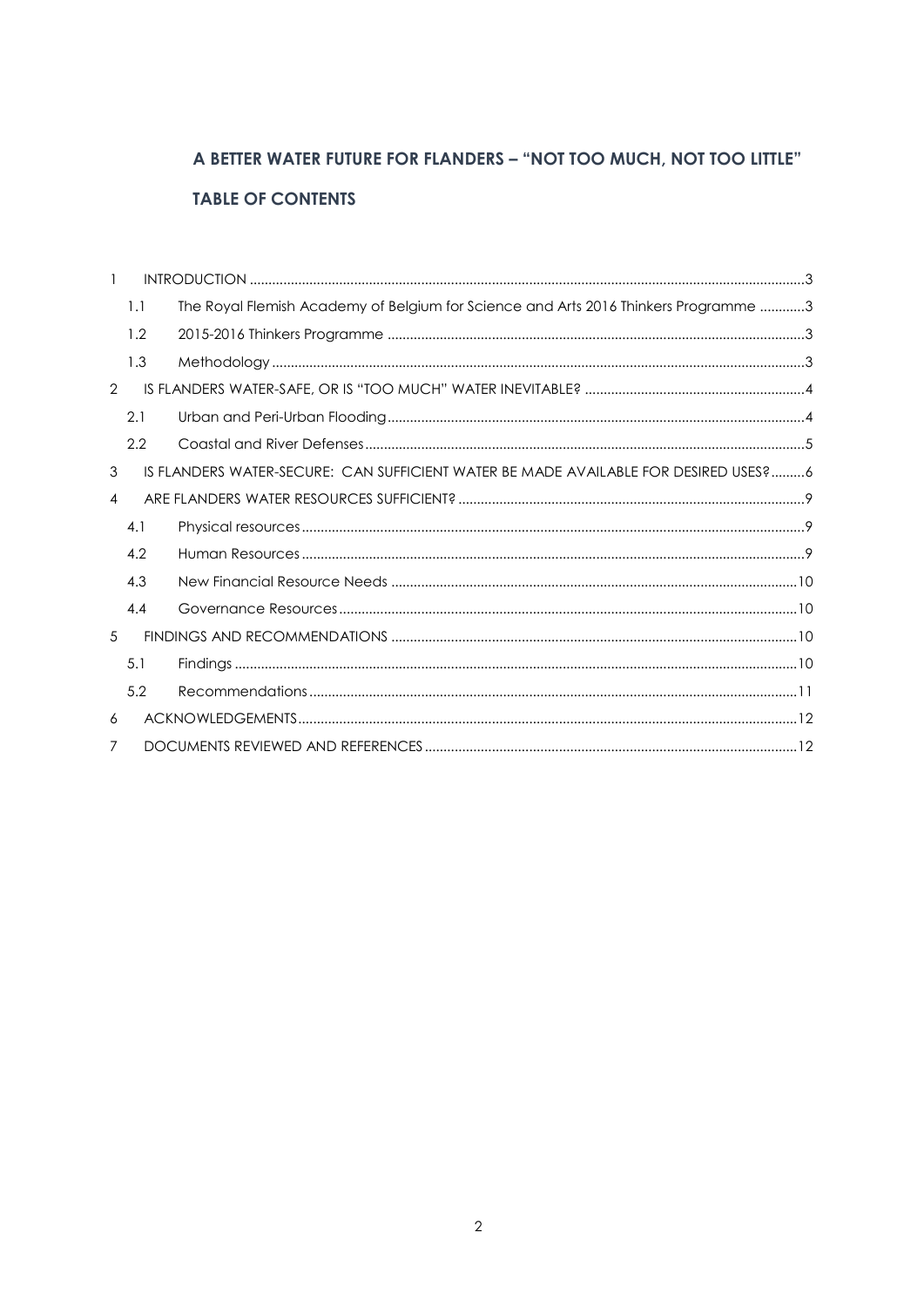## <span id="page-2-0"></span>*1 INTRODUCTION*

### <span id="page-2-1"></span>*1.1 The Royal Flemish Academy of Belgium for Science and Arts 2016 Thinkers Programme*

The Royal Flemish Academy of Belgium for Science and the Arts (The Royal Flemish Academy) receives financial resources from the Flemish Government to invite 1 or 2 highly regarded scholars, called 'thinkers', to come to Flanders at several occasions over the period of about a year. The scholars are introduced to the specifics of a particular topic in Flanders via the members of a task force, appointed by the Academy. They are given the opportunity to discuss with important opinion makers, politicians, university professors, industrial managers, and other types of stakeholders, as appropriate. The thinkers construct their specific appraisal /evaluation of the situation in Flanders concerning the selected theme /topic of concern over this timeframe. They have the full freedom to draft a set of recommendations, actions, confrontations, as they see fit. The year is closed by a one-day symposium at the Royal Academy in Brussels. The overall quintessence of their 'experience' is consolidated in a short document, and should provide guidance for the Flemish Government.

### <span id="page-2-2"></span>*1.2 2015-2016 Thinkers Programme*

The theme selected by the Academy for the 2015-2016 Thinkers Programme is: RESILIENT PATHWAYS FOR TACKLING WATER & CLIMATE CHALLENGES (VEERKRACHTIGE PADEN VOOR DE AANPAK VAN WATER & KLIMAAT UITDAGINGEN). Two parts were proposed to be developed in parallel:

- **- Governance with respect to the cluster of Water/Climate Change/Resilience.** There is a problem of serious overuse of groundwater in Flanders by society and industry. There is also a very long lasting problem of poor water quality in terms of nitrate, particularly due to intensive agriculture. However, there are also very intriguing cases of best practices, such as the recycling of wastewater to drinking water in Oostduinkerke (the first case in Europe). Margaret Catley-Carson was selected as one of the two "water thinkers" particularly to address these issues.
- **- Technological potential in the context of Water/Climate Change/Resilience**. Flanders has to face various problems in terms of flooding, development of technology for resource recovery, designing new water services, and planning of cities for the future. Glen Daigger was selected as one of the two "water thinkers" particularly to address these issues.

Caroline van Steendam, a Ph.D. candidate at the University of Michigan but also a Belgian citizen, was further enlisted as "associate thinker". Brief biographical sketches of the three thinkers are attached below.

### <span id="page-2-3"></span>*1.3 Methodology*

Two one-week-long visits provided the opportunity for the thinkers to interact as described above. The first visit occurred October 26-30, 2015, and the second March 7-11, 2016. A complete list of meetings and activities during these two visits, and those who attended the meetings, is attached. A concluding symposium was held in Brussels June 17, 2016. This report documents the outcomes of the programme and the findings and recommendations of the thinkers.

In response to our charge, we have **not** herein described Flanders' water resources, governance structure or current players or regulations; these are well described in many quality studies. We have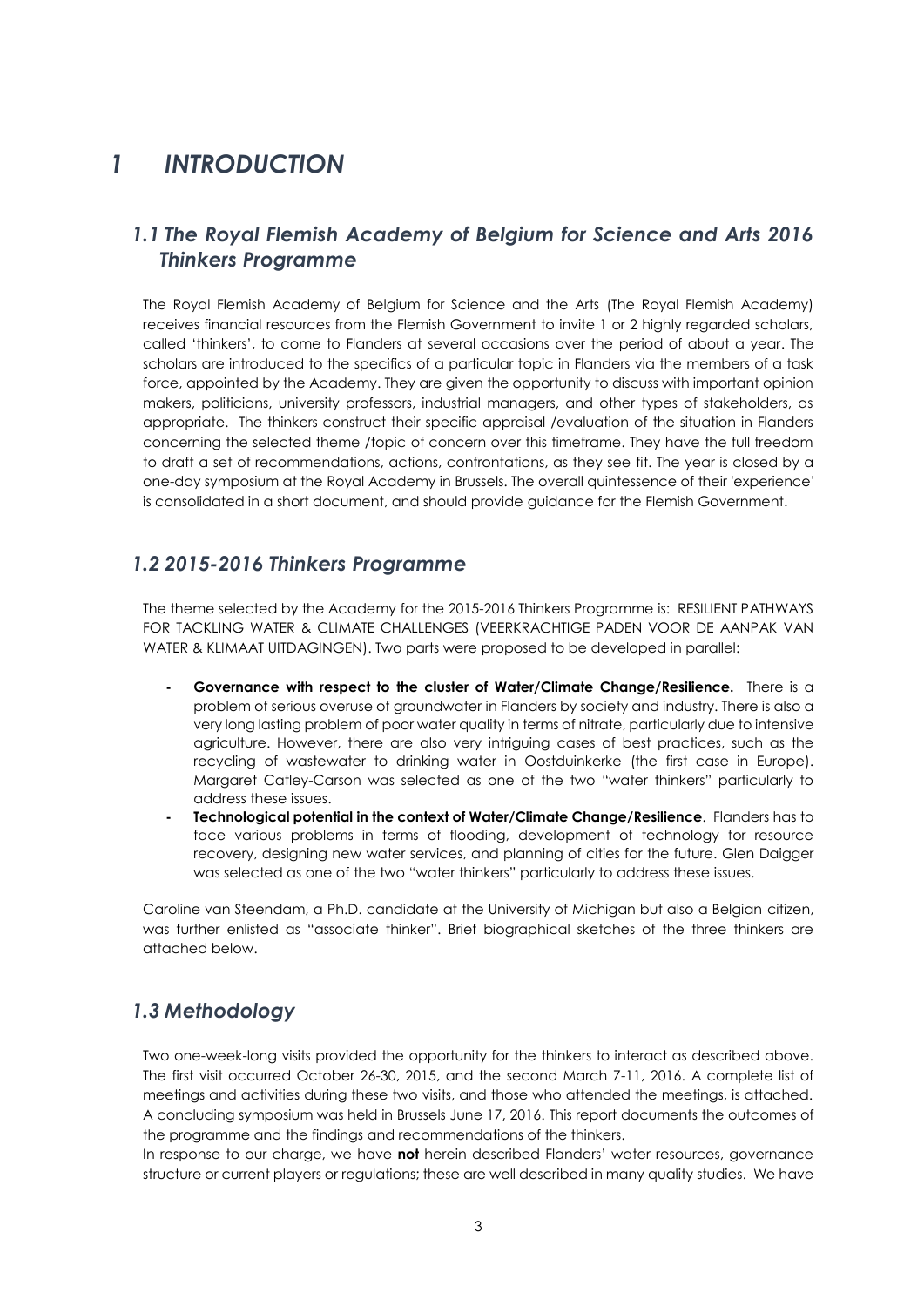concentrated on needed change as perceived through hours of dialogue with dozens of helpful and informative interlocutors, and on how, given the current structures and processes, such changes can be made. To accomplish this, we sought to answer the following questions:

- 1. Can Flanders be more water-safe against coastal erosion and urban flooding, from coastal and river fronts? What short- and long-term measures are needed?
- 2. Can Flanders be made more water-secure for people's health and livelihoods and national economic prosperity: those water needs in agriculture, industry, transport, environment, and potable use? What immediate and long-term measures are needed?
- 3. Are Flanders' resources adequate to meet the challenges to provide such a water-safe and water-secure region: physical, human, governance, and financial resources?
- 4. How can these measures be aggregated into a do-able strategy for improvement now, and for laying the basis for substantial medium-term change?

The following sections address these four questions, including our assessment and needed actions, with the fourth question addressed in our **Findings and Recommendations**.

## <span id="page-3-0"></span>*2 IS FLANDERS WATER-SAFE, OR IS "TOO MUCH" WATER INEVITABLE?*

### <span id="page-3-1"></span>*2.1 Urban and Peri-Urban Flooding*

The current and anticipated future situation appears to be well characterized. Precipitation patterns are changing, and extreme weather conditions are becoming more frequent [\(VMM, 2014b\)](#page-12-0). For example, the annual precipitation increased by 0.55 mm/year (with a total increase of 94 mm from 1833 to 2014, see Figure 1.a), while the number of days with heavy precipitation doubled since the 1950s (Figure 1.b). Past spatial planning practices (or the lack hereof) have resulted in construction in locations vulnerable to flooding. These practices also adversely impact modern water management approaches by, e.g., denying implementation of the "room for the river" approach. Water safety of the people and economy of Flanders are subject to real threats. The combination of dense urbanization and intensified rainfall in Flanders leads to more numerous and severe floods. 7,000 homes are subject to flooding which, together with major storms, will cause property and land damage as the coasts and river inlets experience increasing storm and weather events. The average annual damage associated with floods in Flanders currently already exceeds 50 million euros [\(VMM,](#page-12-1)  [2015d\)](#page-12-1).



*Figure 1: (a) The evolution of annual precipitation in Uccle (1833 – 2014), (b) Number of days of heavy precipitation (*≤*20.0 mm per day) in Uccle (1951 – 2013). Source: [\(VMM, 2015c\)](#page-12-2).*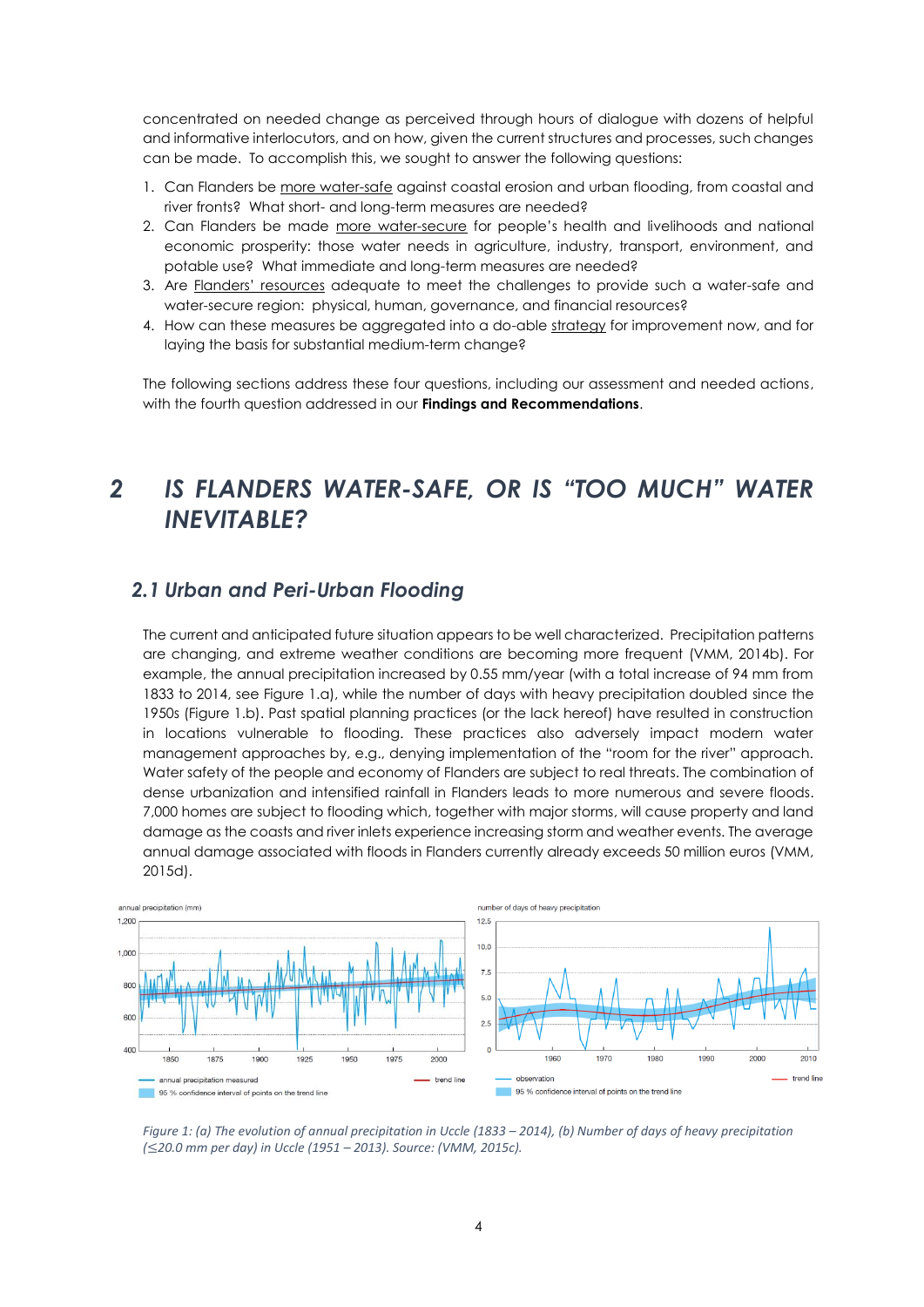There are very good human and science resources devoted to urban flood forecasting and modelling (e.g., the Flanders Environment Agency or VMM). Governments have taken coordinated action at several levels to forestall the expansion of flooding. There is agreement on procedures to designate flood prone zones and advisories against construction. There is also general compliance with the EU Framework Directive on Flooding. There is agreement on a 30+ year plan which would make the 2050 risk level the same as the one in 2010.

Although the current and future situation is well characterized, actions are needed to implement the necessary responses. It is difficult, if not impossible, to make changes in public policy if the media, social communication, and general public are not aware of the issues, what is being done about them, *and what needs to be done.* The general public is, to a large extent, unaware of measures taken by public authorities, and of the element of personal responsibility involved. Moreover, in some instances there appears to be a fair element of 'capture' by which interest groups can elongate the public consultation process to indefinitely postpone measures needed to create environmental improvement. A major increased investment in a **professionally managed communication campaign** should be undertaken to **improve** understanding of why policies exist, and of personal and household responsibility, vis à vis urban flooding: housing design, location etc. The tone should be optimistic that property damage and inconvenience can be minimized with common effort. The recent campaign about multilayered water security in Flanders organized by the Integrated Water Policy in Flanders (CIW) and the corresponding video 'Hoog water zonder kater' is a good example of this.

The Government should affirm the current policy intention to meet increasing flood challenges with continued public investments at a level necessary to keep **risk at the current levels** or lower. It should be repeated that all taxpayers will be paying these costs, which will increase, depending in good part on whether all home and building owners comply with flood regulations. Holding this strategy will entail continuous costs but will avoid sudden and major cost increases, explaining why a budget needs to be laid out for the next 40 years.

Once the communication campaign is running, the Government should give public notice of an **intention to convert the current construction advice regarding building in flood plains (promulgated by CIW) to a binding proscription.** There will need to be consultations with the different orders of government which have responsibilities in this area. Some compensation or offset financing may be needed, which should be weighed against the amounts the Government is paying when flooding does occur. The date of this taking effect might also have to be negotiated.

The Government should request a trusted individual to **review the procedures for public hearings** for environmental projects and to determine whether some reshaping is necessary to prevent noninvolved parties from stalling actions.

### <span id="page-4-0"></span>*2.2 Coastal and River Defenses*

Actions are already being taken to address the potential impacts of climate change on some components of the water cycle. The risk for flooding is further increased by sea-level rise at the Belgian coast (Figure 2), i.e., 115 mm in Oostende (1951 – 2013), 81 mm in Nieuwpoort (1967 – 2013), and 42 mm in Zeebrugge (1979 – 2013), as 15% of the land surface in Flanders is less than 5 meters above the average sea level [\(VMM, 2015c\)](#page-12-2). A plan to address coastal flooding up to a 1,000-year storm incorporates provisions to address expected climate change through the year 2050 or 2100 (as appropriate for the specific components), and initial efforts are underway to develop further defenses [\(K. Van den Berghe et al., 2014;](#page-11-2) [Agentschap Maritieme Dienstverlening en Kust et al., 2014\)](#page-11-3). Flanders has world-acknowledged private sector capabilities in this area, and their expertise should be brought into the analytical task. A successful, although slow and expensive, project in the Scheldt river has buttressed water defenses of Antwerp and surrounding areas.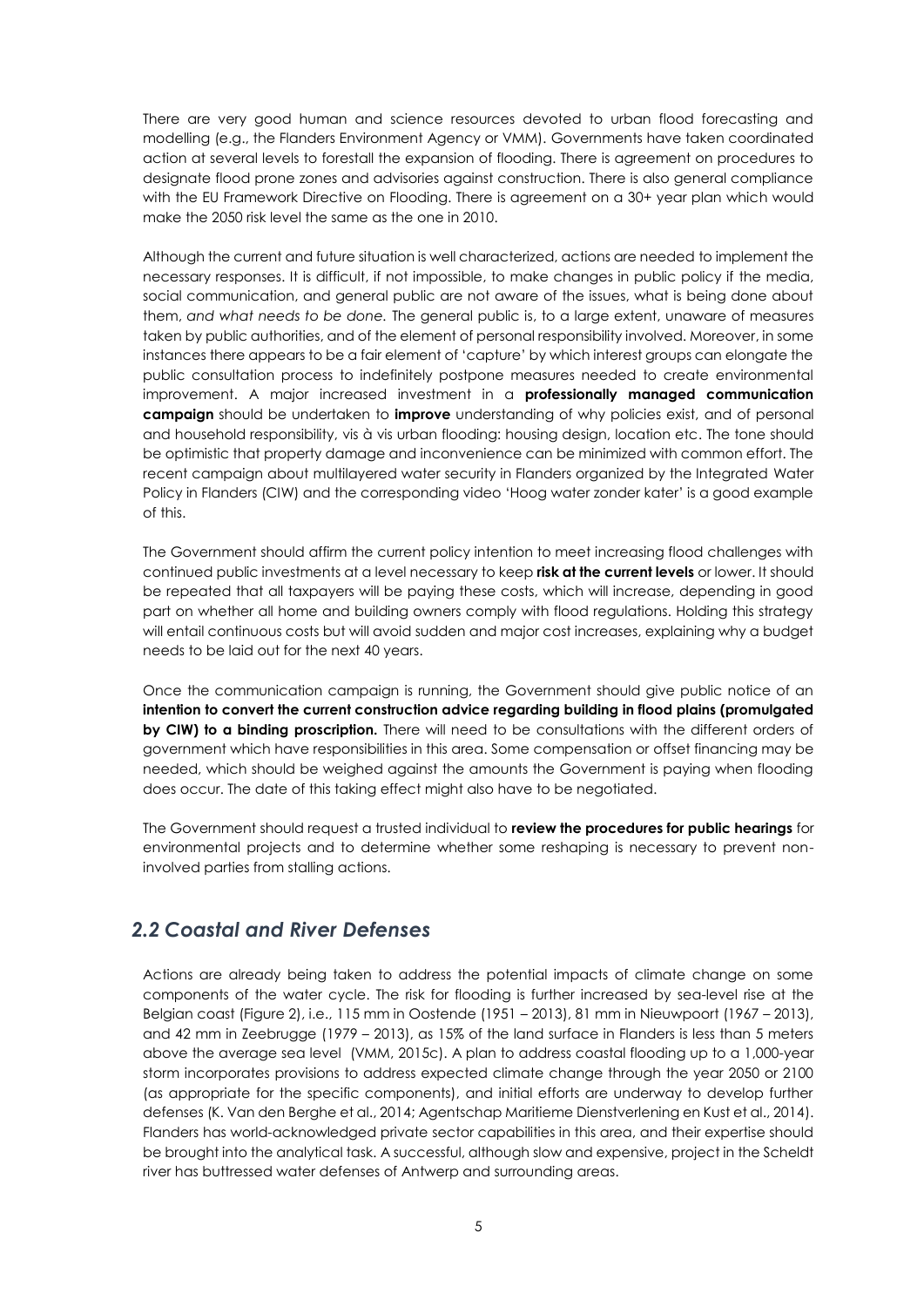

*Figure 2: (left) Evolution of the mean sea level at the Belgian coast (Oostende, 1951 – 2013) [\(VMM, 2015c\)](#page-12-2). (right) The average amount of floods in Belgium per year [\(VMM, 2014a\)](#page-12-3).*

Short and long term action is needed on coastal/river water safety:

- **-** While a Coastal Defense plan exists and has been in implementation for some time, the **lack of public awareness** on options, current response, and risks needs to be remedied in the aforementioned communication work. An understanding of how 'building with nature', as opposed to dikes and dams, is being adopted around the world and should be included. The success of the Sigma project should be included in this effort.
- **-** A **Multi Party Working Group** should be established with political representatives from as many parties as possible to inform all parties of the pros and cons of several possible approaches to protection, costs, domestic capabilities, and potential changes in order that the future government coalitions and their plans are well informed on this issue of vital importance to Flanders, and prepared to assume the financial costs associated with action.

## <span id="page-5-0"></span>*3 IS FLANDERS WATER-SECURE: CAN SUFFICIENT WATER BE MADE AVAILABLE FOR DESIRED USES?*

While Flanders possesses sufficient water resources (see below), these must be used wisely because high population density creates the potential for restricted water availability. Climate change will exacerbate this, as it is estimated that the severe droughts, such as that experienced in 1976, may become the norm in the future [\(H. Tabari et al., 2015a,](#page-11-4) [2015b\)](#page-12-4). The significant impact of water availability on the Flemish economy is indicated by the fact that the number of employees working in the top 15% of industries, and consuming the largest volumes of water, account for 16.7% of all employees in Flanders. In other words, 1 out of 6 jobs in Flanders is directly interlinked with water [\(Vlakwa, 2013\)](#page-12-5). Important industrial sectors are highly dependent on a reliable and robust water supply, including important chemical and food process industries and agriculture, and water-based transport of industrial goods is widely used.

Several elements of change are needed quite urgently to increase Flanders' water security. Economy and jobs are menaced by the serious drawdown of groundwater in some (but not all) areas, which, firstly, brings forth the need for stricter regulation involving minimizing drawdown as well as maximizing recharge. A report from the Rekenhof (a collateral institution of the parliament) shows that the water level in 14 out of 42 groundwater reservoirs in Flanders did not meet the European Framework Directive guidelines (2000/60/EG) in 2014 [\(Rekenhof, 2014\)](#page-11-5). Secondly, the (sometimes related) real dangers of water shortage should be brought into focus and given resources and attention now. Thirdly, water-reuse regulations should be broadened and assess the required waterquality for a certain application, instead of the water-source (fit for purpose water quality standards). Even though Flanders announced (to the European Commission) intentions to spend € 60 million on grey-water projects, only about € 5 million was allocated to such projects by 2014. Only two out of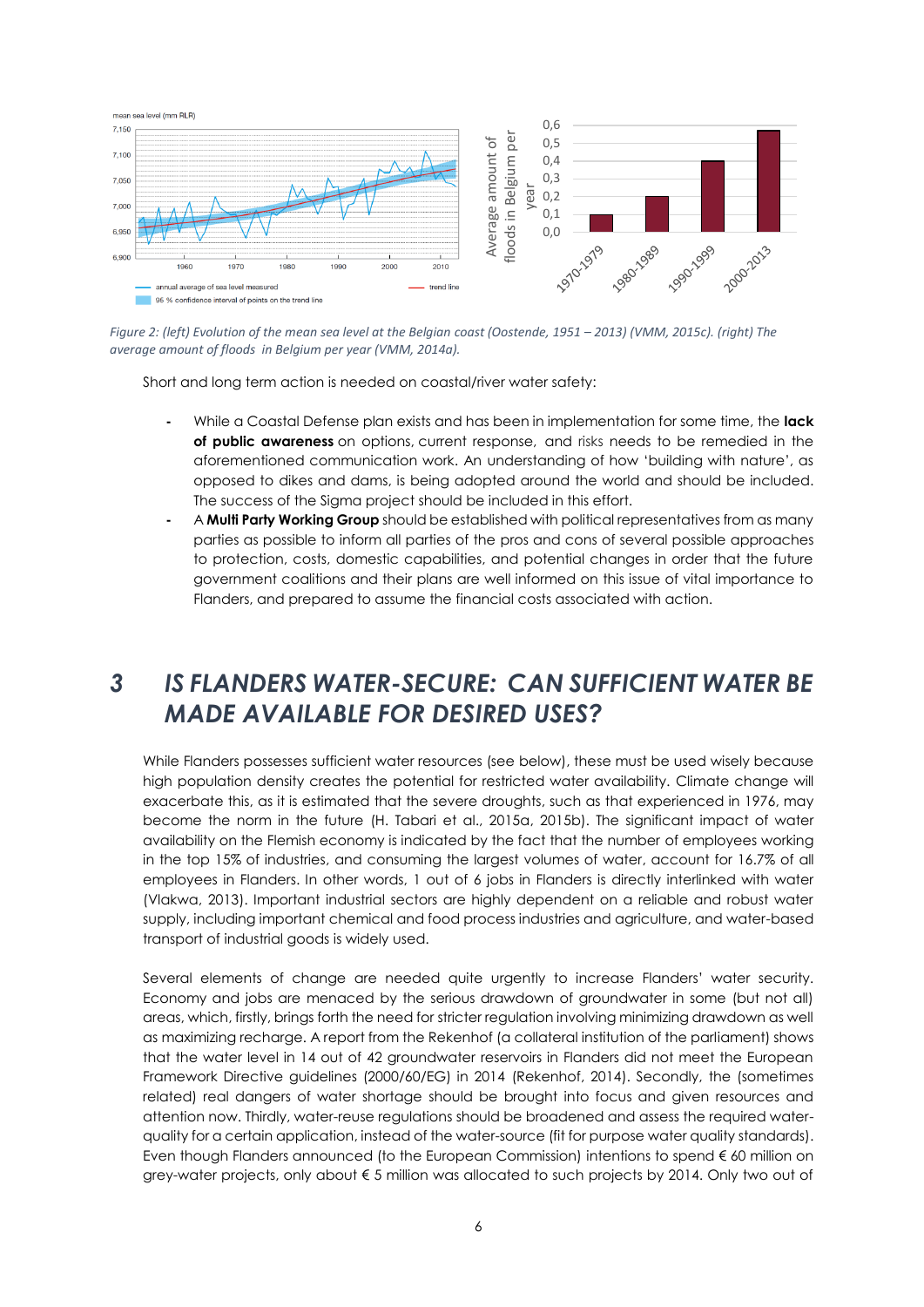nine proposed projects were selected, which further illustrates the need for a broadening of regulation [\(Rekenhof, 2014\)](#page-11-5). Utilities and operators are competent but could do more with more policy space and less strictures which decrease initiative and profit opportunities. Finally, agreements with neighboring source countries should be considered.

Water quality is also compromised by past practices. Recent (i.e., 2014) data collected in accordance with the European Union Water Framework Directive indicate that none of the water bodies in Flanders are in 'good status', mainly due to a substandard biological and hydromorphological quality [\(VMM, 2014c\)](#page-12-6). 80% do not comply with the requirements for macroinvertebrates, macrophytes, and phytobenthos, while only 12% are in 'good' or 'very good' hydromorphological status. More than 50% of groundwater bodies are reported to have poor chemical status [\(EEA, 2015\)](#page-11-6). Agriculture is dominantly responsible for the high nutrient concentrations observed (i.e., for 61% of emitted nitrogen and 44% of emitted phosphorus [\(VMM \(2015a\)](#page-12-7). Due to the large surplus of nitrogen in agricultural soils (118 kg of nitrogen per hectare of land, corresponding to the 5<sup>th</sup> largest surplus of all member countries of the organization of economic co-operation and development (OECD) as shown in Figure 3 [\(OECD, 2015\)](#page-11-7), the annual diffuse agricultural nitrogen emissions approach 100 kg per hectare of land area [\(EEA, 2010\)](#page-11-8). Discharge of domestic wastewater was responsible for 73% of the biochemical and 44% of the chemical oxygen demand concentrations in surface waters in 2014 [\(VMM, 2015a\)](#page-12-7). Substantial progress has been made in wastewater treatment as, while only one third of the domestic wastewater was actually treated in 1991 [\(Aquafin\)](#page-11-9), it was substantially higher for most Flemish communities in 2014 [\(VMM, 2015b\)](#page-12-8), averaging to, e.g., 73.3% in 2008 [\(VMM, 2013\)](#page-12-9).



*Figure 3: Nutrient surplus for all OECD countries, calculated as the difference between the nutrient inputs entering a farming system (mainly livestock manure and fertilizers) and the nutrient outputs leaving the system (the uptake of nutrients for crop and pasture production). Source: [OECD \(2015\)](#page-11-7).*

The following actions are suggested:

**- Water** *shortage* **must be monitored**. Shortage can be serious to a large part of the economy, even if it does not reach the level of a formal declaration of a state of *drought*. Shortage, which can be regional or sectoral (for example for transport in a canal or river), is not seen as a major monitored issue in water management, possibly because the last serious full drought was 40 years ago. However, current estimates suggest that the severe water shortage experienced in 1976 could become the future norm with the expected temperature rises. The adverse economic consequences for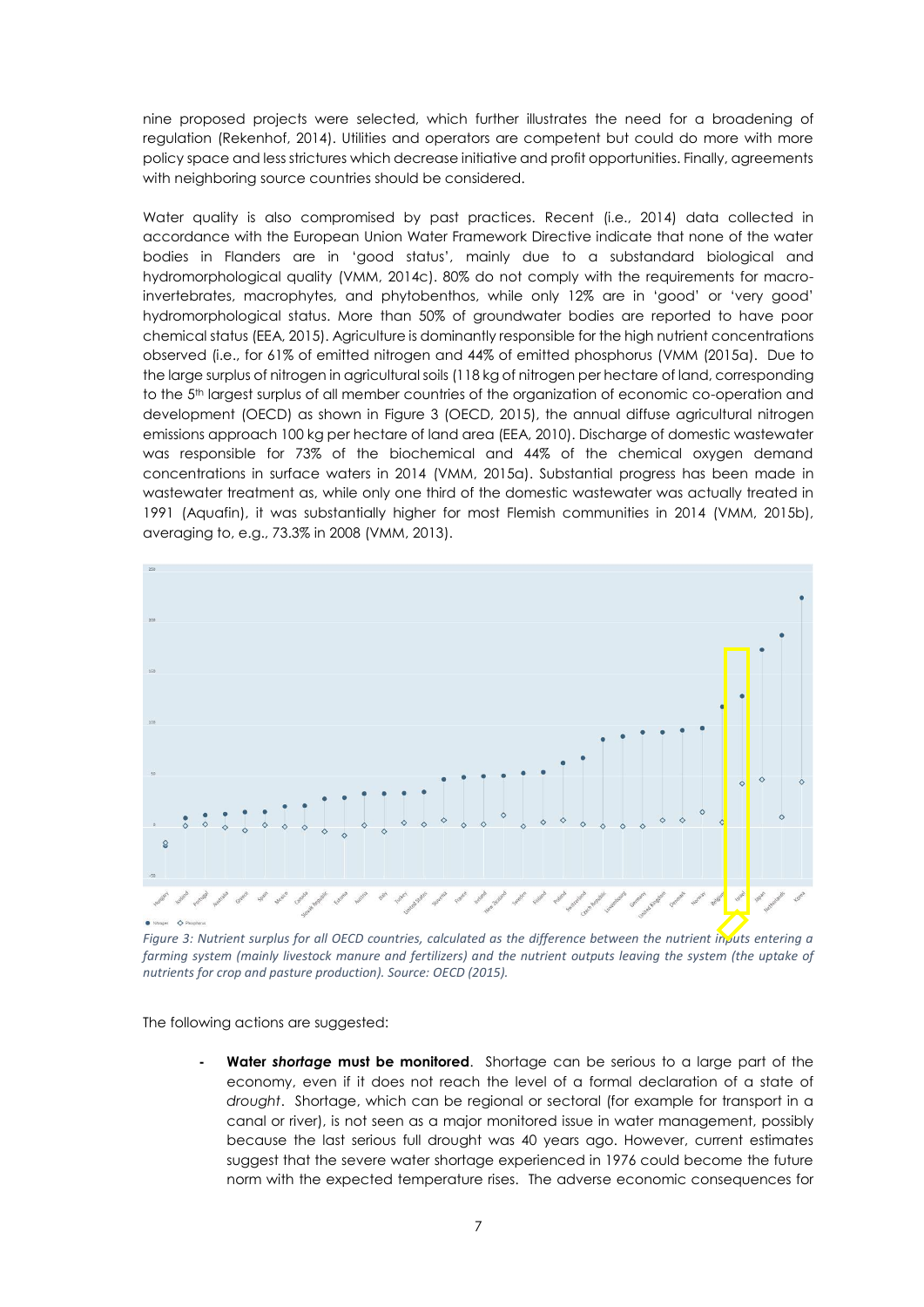Flanders would be severe if this situation were to develop and justifies significant actions and investments to prevent it.

- **-** Senior officials (e.g., CIW) should be charged (and financially enabled) to create analogous high quality data now existing for groundwater monitoring provided by VMM towards the purpose of flood modelling. There is a need to predict and warn water shortages.
- **-** Serious and sustained programmes should be initiated in **groundwater areas where drawdown consistently exceeds uptake** (although *n*ot all aquifers are in this situation). Remedy should be sought for areas with groundwater deficits, in collaboration with utilities and industrial and agricultural users. Tailored solutions will be needed for individual situations. Aquifer storage and recovery, which is a common practice in many locations outside of Flanders, should be implemented where appropriate, along with restrictions on withdrawals to match recharge rates.
- **-** A **national workshop on water re-use for all purposes** should be convened, and should take advantage of international expertise on groundwater re-charge.
- The Government should prepare for periods of shortage through prior decision on **restrictions and priorities for water availability** in times and areas of shortage, as is done in neighboring countries. The CIW in the first instance would appear to have the capabilities to suggest a schedule for Ministerial attention.
- **-** The Government should build on the positive and far seeing regulation which requires new houses and buildings to have rainwater harvesting facilities, and that these are used for indoor flushing. Why not **a campaign to extend this practice to existing houses and buildings in areas that experience water shortage**? Similarly, the public can be informed about and encouraged to pay a great deal more attention to infiltration.
- **-** Flanders can stop missing out on important new developments in wastewater treatment such as energy saving and resource extraction.
	- o Water, and the products which can be extracted from it, can be an essential component of the circular economy. While initial efforts to develop the components of such a system, such as the recovery of energy, phosphorus, and other materials, are being investigated, including initial pilots and demonstrations, barriers appear to exist to the broader integration of these components into the Flanders economy. The Government should commission a trusted individual or group to prepare a concise statement of the degree to which re-use of water and materials is permitted in the EU, and the current practices of a sample of EU member states. To the extent that EU regulations are constraining desirable practice, Flanders should make common cause with others for change.
	- o OVAM offers an example of a high performing organization and entrepreneurial civil service for waste management to sustainable materials management. This example should be emulated for wastewater treatment, establishing performance standards and monitoring arrangements and allowing a more entrepreneurial approach to emerge.
- **-** The two major rivers in Flanders are transboundary from both a Federal and international perspective. While some agreements exist to resolve transboundary water issues and water availability, others are lacking, for example concerning the Meuse which originates in France. This compromises important components of Flanders' water supply.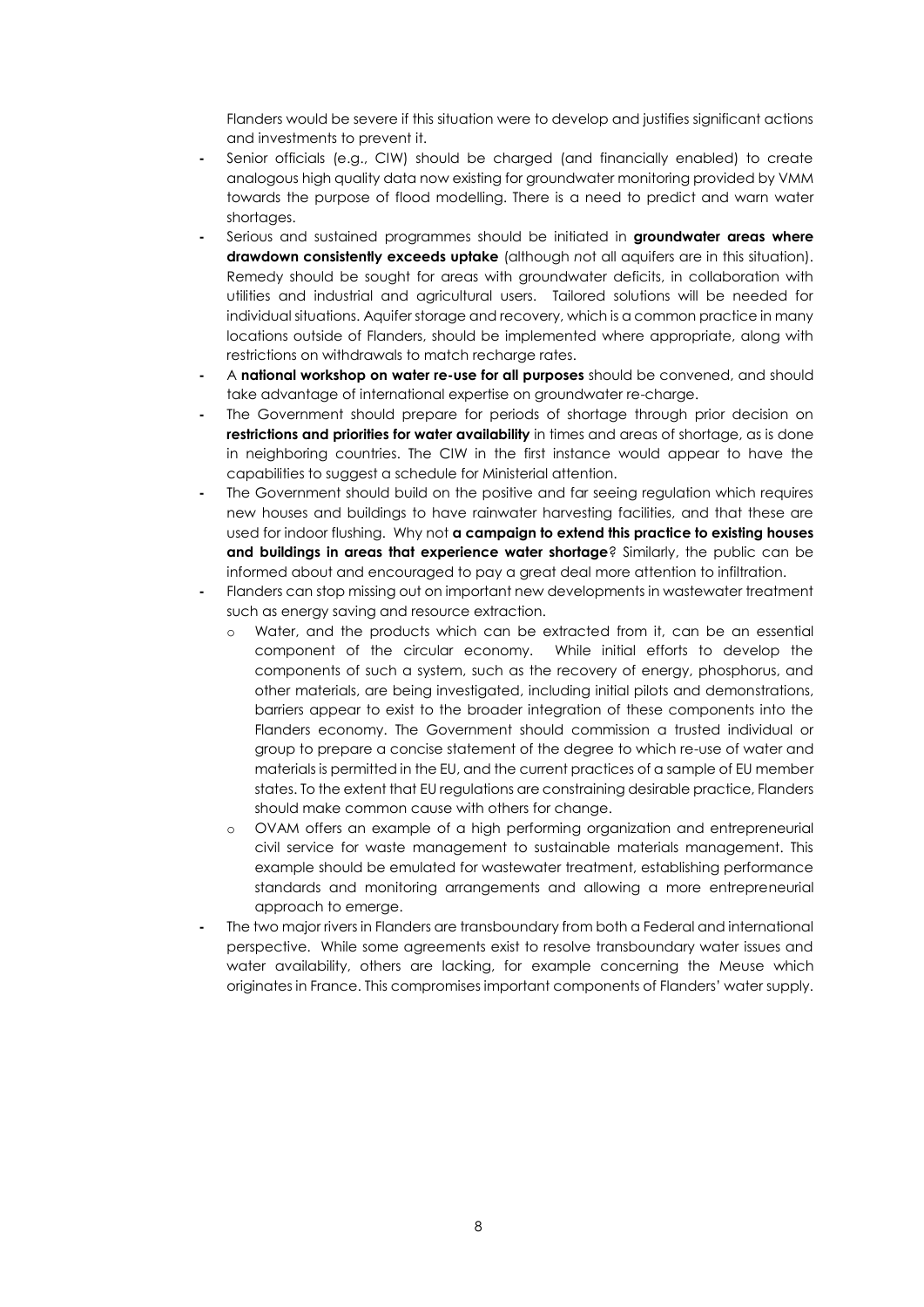## <span id="page-8-0"></span>*4 ARE FLANDERS WATER RESOURCES SUFFICIENT?*

Water resources include not only physical resources, but human, financial, and governance resources.

#### <span id="page-8-1"></span>*4.1 Physical resources*

While Flanders is a humid climate with abundant rainfall, it is also densely populated which results in a relatively low water resource per capita, as illustrated in Figure 4 [\(VMM, 2013\)](#page-12-9). These further result in water challenges which are unique compared to other Northern European countries. Moreover, the two major rivers in Flanders are transboundary from both a Federal and international perspective. While some agreements exist to resolve transboundary water issues and water availability, others are lacking, for example concerning the Meuse which originates in France. Ground water is plentiful in some areas, declining in others; well managed in some places, less in others.

While this situation poses challenges for Flanders, proven approaches are readily available to address them. Numerous developed and prosperous societies around the world face significantly greater challenges than does Flanders but have applied a variety of approaches to achieve water security; Israel and Singapore representing two prime examples. These include water efficiency, rainwater harvesting, water reclamation and reuse, and seawater desalination. Thus, the available physical resources do not prevent Flanders from achieving a water-secure future.

#### <span id="page-8-2"></span>*4.2 Human Resources*

Flanders possesses an abundance of intellectual and professional resources for addressing the full range of water issues. These include well-known and highly capable university programs, a competent professional community, and capable professional organizations such as water utilities, government research organizations, and commercial enterprises. There are excellent long-term reports on virtually all of the issues covered in this paper.



*Figure 4: Water availability in the OECD countries. Source: [\(VMM, 2013\)](#page-12-9).*

The CIW is providing an important coordinating function between the various ministries and agencies responsible for various components of the Flanders water system.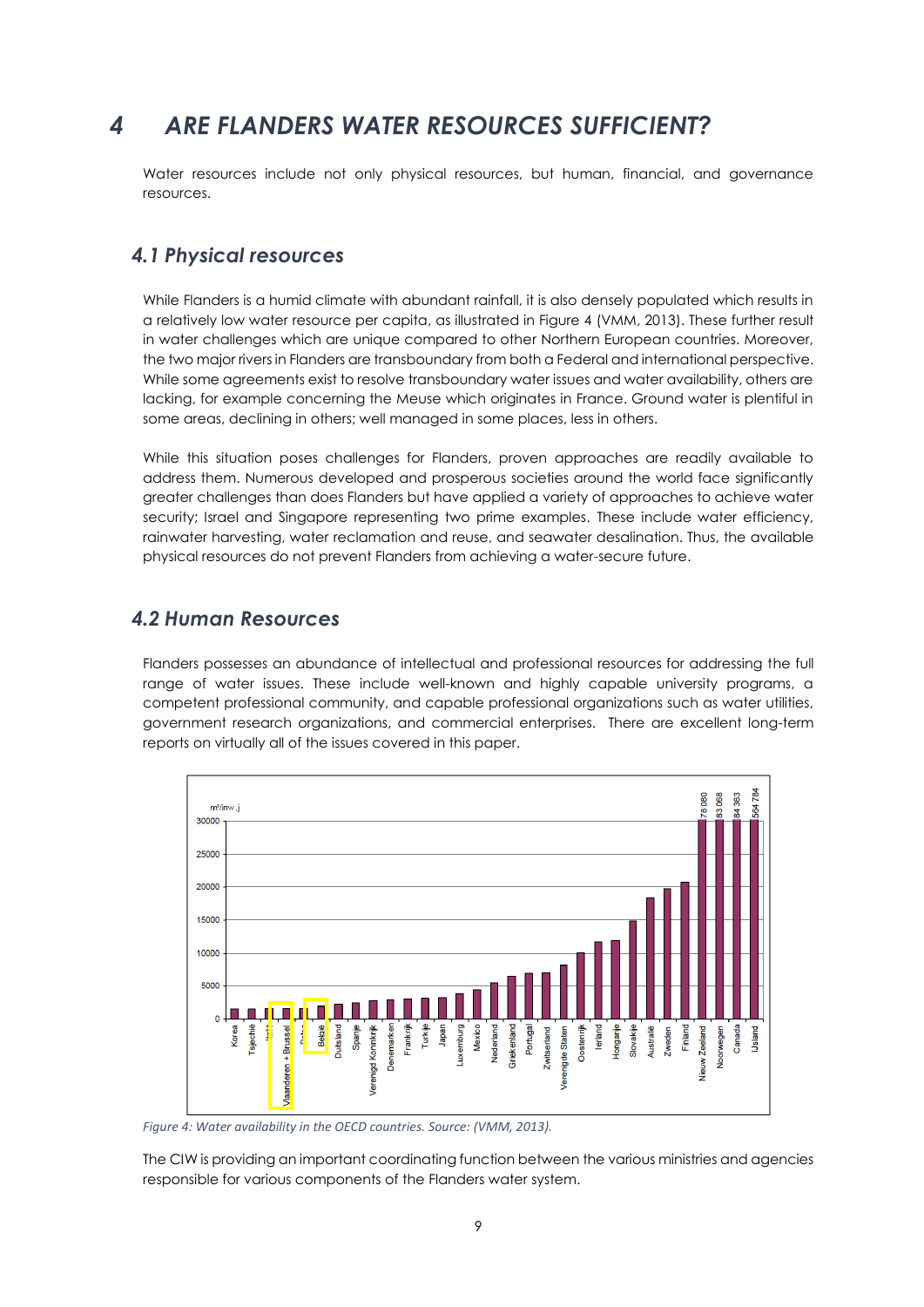### <span id="page-9-0"></span>*4.3 New Financial Resource Needs*

This Report calls for additional resources for communication, for monitoring water shortages, and perhaps for financial incentives to move the 'advisory' notices on construction to 'prescriptive'. Some expenditure is needed now to establish the he suggested long-term political level work on coastal resources options. The infrastructure expenditures decided upon will be very costly, but with potential for shared expenditure and energy revenue which can be included in future decisions on major resources for coastal defenses and further river work.

**The most important resource being sought is public time and attention on water management.**

### <span id="page-9-1"></span>*4.4 Governance Resources*

The general public does not appear to appreciate the essential role water plays in the Flanders economy [\(OECD, 2011\)](#page-11-10), in spite of the relative water scarcity which exists. This occurs, apparently, because water appears to the general public to be relatively available, and domestic water service is reliable.

There are many instances of more than adequate governance and management: the water utilities, etc., but the existing governance structure in Flanders is complex, includes many actors, and provides numerous opportunities for local self-interest to over-ride actions which can be of broader benefit. Some elements of this are not unusual in a democracy, but the general success of various water management measures vary. It appears that this issue exists to a certain extent due to incomplete understanding of program approaches and objectives, and of the actual status of specific projects. This unequal and incomplete understanding of objectives and status is an important barrier to developing consensus on the actual situation in Flanders and the most desirable path forward.

## <span id="page-9-2"></span>*5 FINDINGS AND RECOMMENDATIONS*

### <span id="page-9-3"></span>*5.1 Findings*

In summary, we find that Flanders possesses the necessary resources to secure a water-safe and water-secure future for its citizens. It possesses the physical, human, and financial resources to do so. Past approaches and practices must evolve, however, as Flanders is faced with a growing population, evolving economy and social structure, and climate change, as is every other region. The necessary changes to secure a water-safe and water-secure future are well within reach for Flanders, but the decision to make these changes must be taken and acted on.

We also find that, while the potential negative effects of climate change on water supply are quantified, few if any actions are apparent to prepare for and mitigate them. Flanders is acting to address the mandates of the European Union Water Framework Directive (WFD) and Flood Directive (FD). Progress on addressing flooding is apparent (as identified above), but Flanders' waterways largely do not comply with the objectives of the WFD. While progress is being made in the control of pollutant mass loadings from point sources (municipal and industrial), little progress is apparent from non-point sources, particularly agriculture. Thus, actions are necessary to secure a water-safe and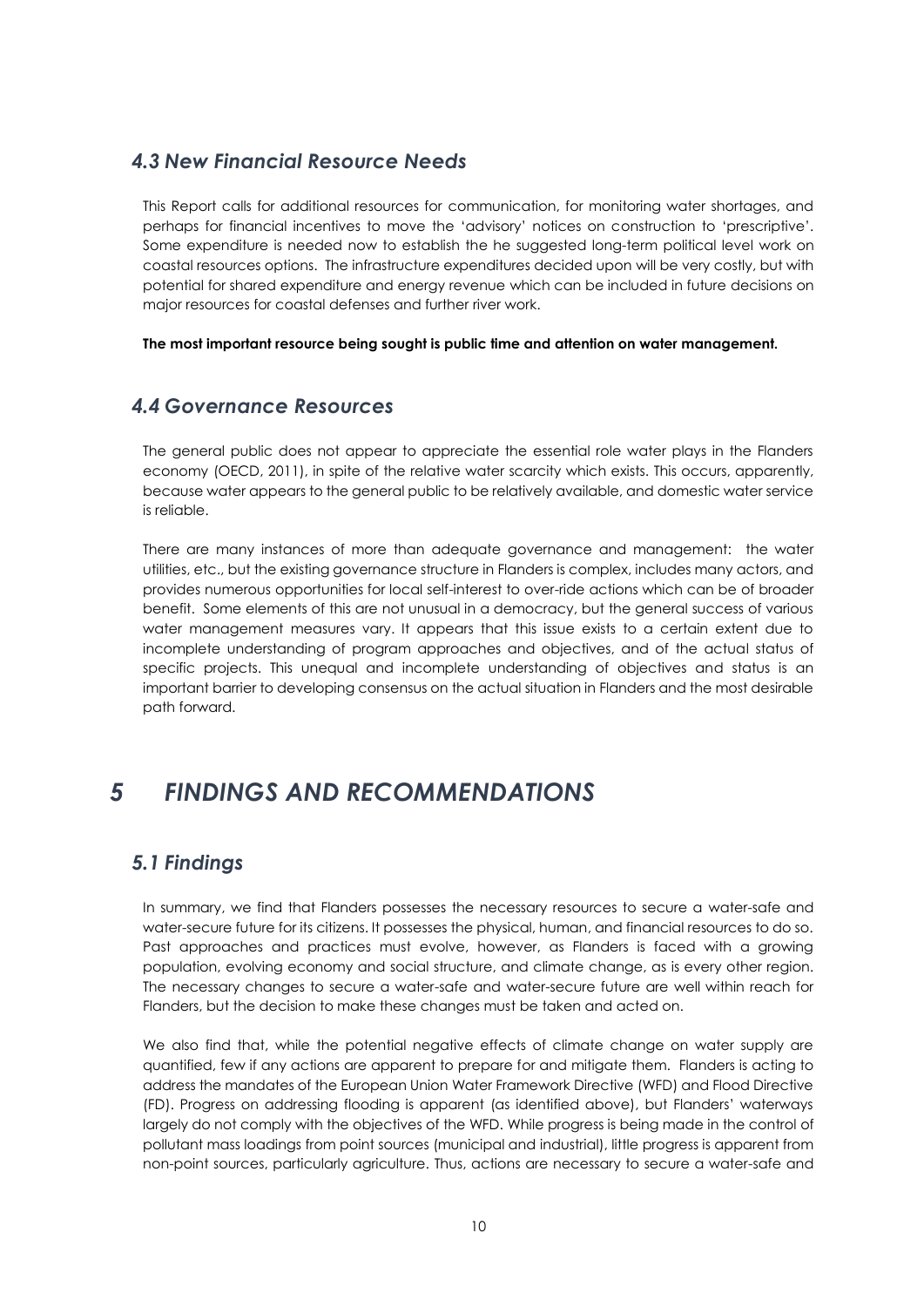water-secure-future. The suggestions of the Thinkers, some of which have already been introduced above, are listed below.

### <span id="page-10-0"></span>*5.2 Recommendations*

#### **An immediate set of actions to be implemented now:**

- **-** Begin a **communication campaign** on Flanders Water Management, focused on challenges and roles to be played. Message should be "light" but purposeful (e.g., 'Hoog water zonder kater'). It should be designed to raise the level of awareness of the essential nature of water to the Flanders economy, to develop public support for change, and to encourage individual and household behavior consistent with flood protection and water harvesting objectives.
- **-** Establish a **monitoring and early warning system for water shortages** (using existing data and the flood models and by reinforcing VMM personnel).
- **-** Decide and announce what level of government will make decisions on water **allocations and water restrictions in times of shortage.**
- **-** Establish an industry/government/utilities short term high level **Task Force to recommend changes now in order to replenish acquirers and groundwater**, drawing on the best existing models of international practice. Begin with shortage-prone areas.
- **-** Announce a **campaign to encourage rooftop rainwater capture for external water** use (and a subsidy program for piping the water indoors for, e.g., toilet use).
- **- For Coastal flooding** response **establish an all-party exercise** to inform on the prospects and potential remedial measures. The next Government should have as a priority the establishment of budget, and this should be discussed in a manner which shares available information and best practice as widely as possible across the political spectrum.
- **-** Assemble the human and financial resources to begin work on a **Flanders Water Management Strategy**, to be carried forward in the next Plan (see immediately below).

#### **A commitment now, backed by action, to lay a better foundation for future water management in Flanders:**

These short-term actions should be coupled with the development of a commitment in principle to develop a **consensus vision for water in Flanders**, along with an **action plan for achieving it**. We call for development of a **Flanders Water Management Plan**, focused on ensuring a reliable, robust, and resilient water supply, coupled with protection against flooding. Midterm preparatory action would include budgetary provisions, and an agenda for development of the Plan. Action on **water governance** must be an **integral part of such a plan** and such an exercise. Consensus by all that we talked to was that the situation in Flanders significantly restricts available options and slows actions which appear to be quite beneficial. The attempt to get permission for action was described to us as 'nightmarish', and many interlocutors were of the strong view that the current situation in its complexity and overlapping nature, with so many levels, was a great deterrent to initiative and change. Not only is a plan needed, but it must be implemented. In essence we are recommending an on-going process, with development of the plan as only one component. Essential actions in support of this process include:

**-** A **consensus vision for water in Flanders**, along with an **action plan for achieving it**, must be developed. This vision and plan should build on the foundation provided by the existing human capital and institutional and physical infrastructure, but provide the basis for a secure water future for Flanders. The method to develop this vision, and the plan to achieve it, will require some level of institutional reform and agreement on institutional parties. The CIW is a logical institution to provide essential components to achieve this, but consideration should be given to other approaches as well.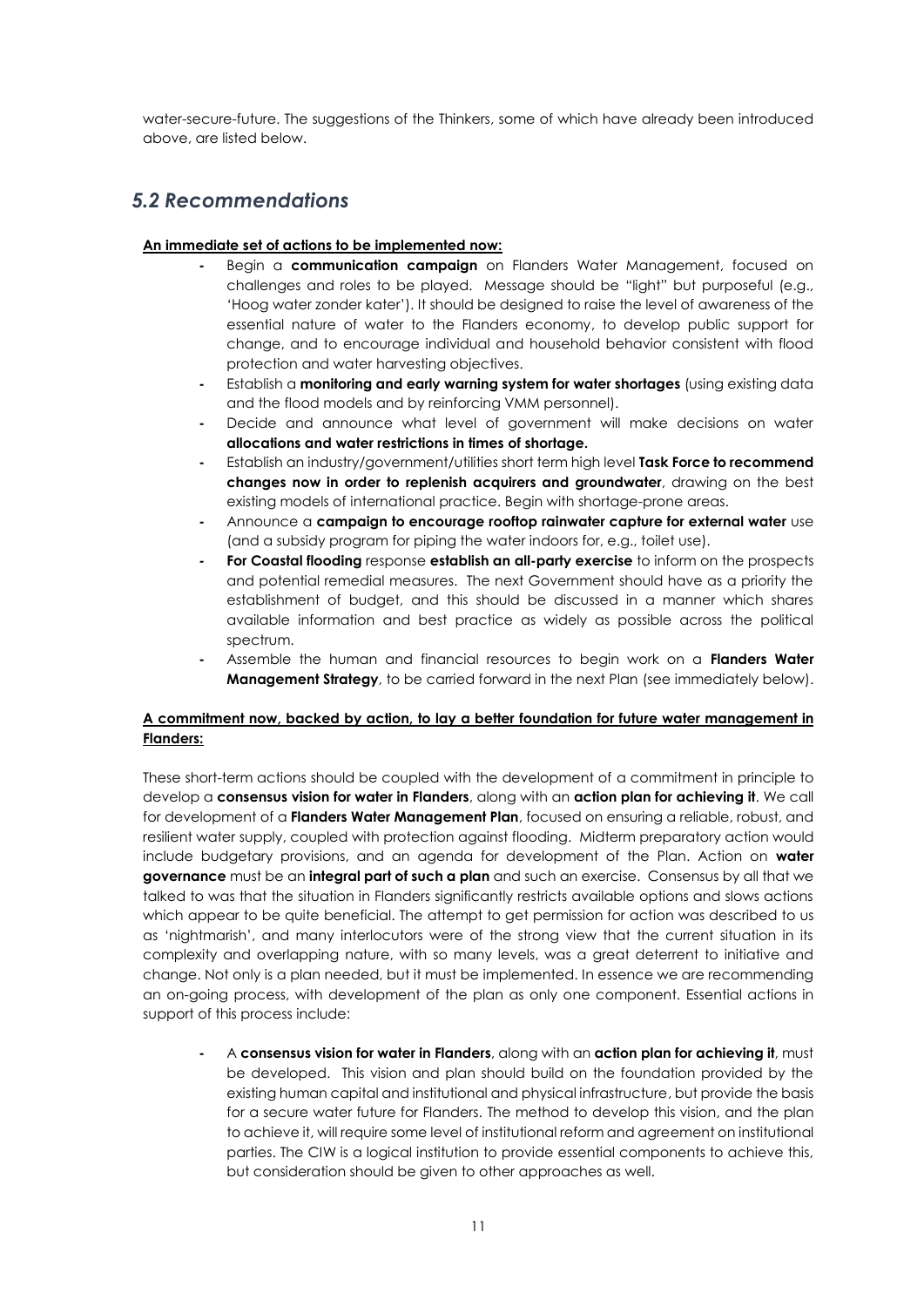- **-** An **integrated approach** to increase the **resilience of the water supply system to water shortages and flooding** is needed. Important steps have been taken in this direction through the aggregation of formerly competing Departments into a single Ministry and Minister, and through the work done by CIW. Current vulnerabilities exist, however, and will only become more severe in response to population and economic growth and climate change.
- **- Budgetary and plan provision** must be made now, and included in **broad based and effective communication**. Communication is needed to provide access to relevant information and to engage stakeholders and actors in the decision and implementation process. Communication with the general public is also necessary
- **- Actions** necessary to implement such a plan must be **firmly anchored in government actions**, including **commitment of the necessary long-term funding**, going forward. It must be anchored in a manner which transcends multiple governments, as full realization of the steps necessary to ensure a safe and secure water future for Flanders will take considerable time. Consistent actions will be required over time, with focus on the social benefits that will result, rather than simply consideration of the cost.
- **-** Finally, action on **water governance** must be an **integral part of such a plan** and such an exercise. The current situation in Flanders, which significantly restricts available options and slows actions which appear to be quite beneficial, must be addressed and resolved.

## <span id="page-11-0"></span>*6 ACKNOWLEDGEMENTS*

The three of us would like to thank the Royal Flemish Academy of Belgium for Science and the Arts (The Royal Flemish Academy) for inviting us to serve as Thinkers. We hope that we have contributed something to improved water management in Flanders to at least partially compensate for what we have learned. Moreover, the hospitality and openness to discussions shown by all has been truly extraordinary. We thank the Royal Flemish Academy for the excellent arrangements consistently provided. While there are too many to thank explicitly, we especially need to recognize Inez Dua of the Royal Flemish Academy for taking such good care of us, and Professor Willy Verstraete for inviting us.

## <span id="page-11-1"></span>*7 DOCUMENTS REVIEWED AND REFERENCES*

<span id="page-11-9"></span>Aquafin. (2015). Infrastructuur en omgeving. Retrieved 28 November 2015

- <span id="page-11-2"></span>K. Van den Berghe, & R. De Sutter. (2014). The governance dilemma in the Flanders coastal region between integrated water managers and spatial planners. *Water international, 39*(6), 858-871. doi: 10.1080/02508060.2014.954663
- <span id="page-11-8"></span>EEA. (2010). The European environment state and outlook: Freshwater quality.
- <span id="page-11-6"></span>EEA. (2015). News highlight: More than half of EU surface waters below 'good' ecological status.
- <span id="page-11-3"></span>Agentschap Maritieme Dienstverlening en Kust, Afdeling Kust, & Waterboukunding Laboratium. (2014). Masterplan Kustveiligheid.
- <span id="page-11-10"></span>OECD. (2011). Water Governance in OECD Countries: A Multi-level Approach *OECD Studies on Water*.
- <span id="page-11-7"></span>OECD. (2015). Nutrient balance (indicator). Retrieved 28 November, 2015, from https://data.oecd.org/agrland/nutrient-balance.htm
- <span id="page-11-5"></span>Rekenhof. (2014). Bescherming en herstel van de grondwatervoorraden. *Verslag van het Rekenhof aan het Vlaams Parlement*.
- <span id="page-11-4"></span>H. Tabari, M.T. Taye, & P. Willems. (2015a). Actualisatie en verfijning klimaatscenario's tot 2100 voor Vlaanderen – Nieuwe modelprojecties voor Ukkel op basis van globale klimaatmodellen (CMIP5).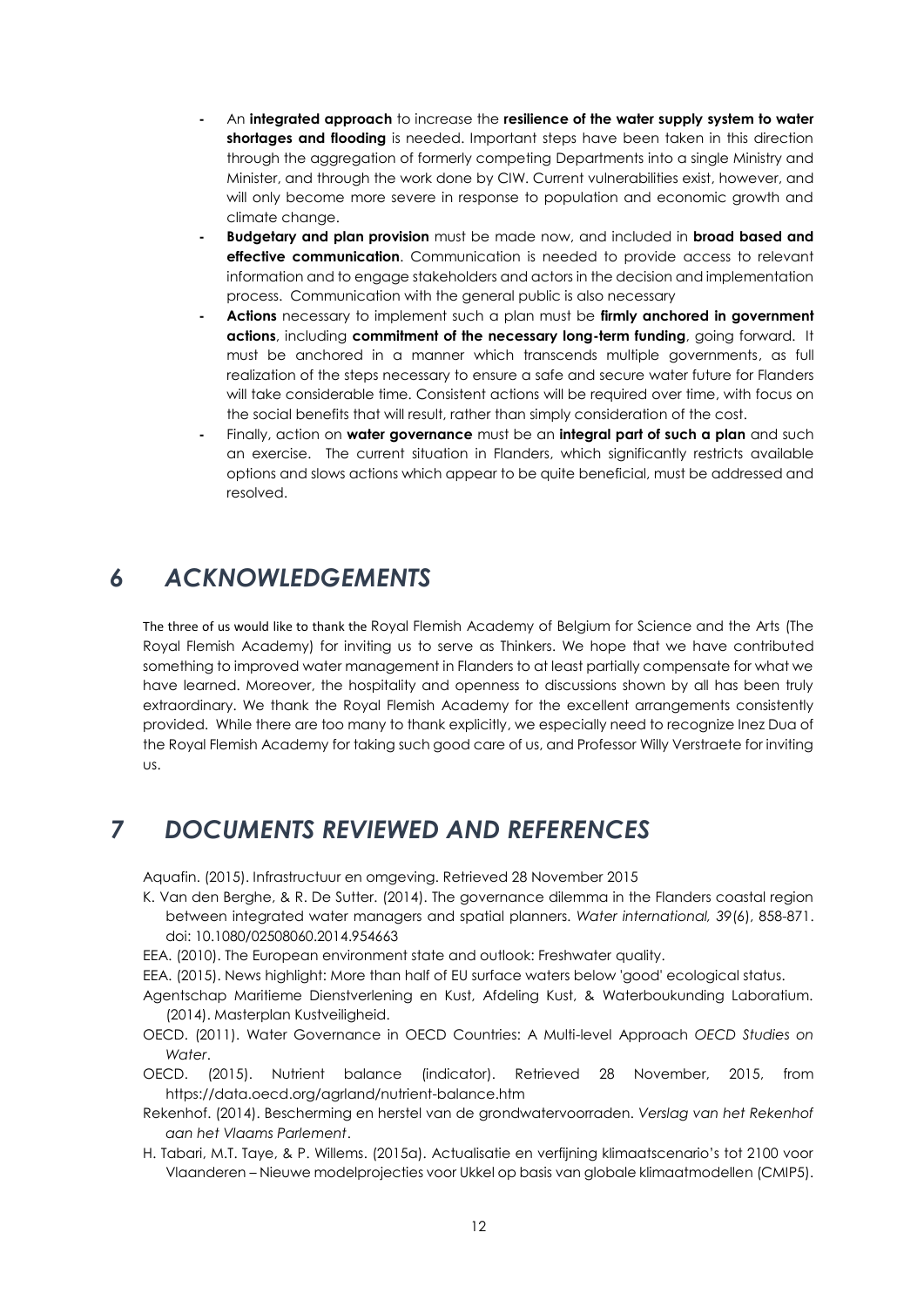*Study commissioned by the Operational Water Management unit of the Flanders Environment Agency and MIRA, available at [www.milieurapport.be,](http://www.milieurapport.be/) by KU Leuven – Department of Hydraulics*.

<span id="page-12-4"></span>H. Tabari, M.T. Taye, & P. Willems. (2015b). Water availability change in central Belgium for the late 21st century. *Global and Planetary Change*.

<span id="page-12-5"></span>Vlakwa. (2013). The socio-economic importance of water in Flanders - Summary.

<span id="page-12-9"></span>VMM. (2013). MIRA - Themabeschrijving: Waterkwantiteit.

<span id="page-12-3"></span>VMM. (2014a). Aantal overstromingen per decennium. Retrieved 12/03, 2015, from [http://www.milieurapport.be/nl/feitencijfers/milieuthemas/waterkwantiteit/overstromingen/aan](http://www.milieurapport.be/nl/feitencijfers/milieuthemas/waterkwantiteit/overstromingen/aantal-overstromingen-per-decennium/) [tal-overstromingen-per-decennium/](http://www.milieurapport.be/nl/feitencijfers/milieuthemas/waterkwantiteit/overstromingen/aantal-overstromingen-per-decennium/)

<span id="page-12-0"></span>VMM. (2014b). MIRA: Future outlook report 2014.

<span id="page-12-6"></span>VMM. (2014c). Nieuwe meetresultaten oppervlaktewaterkwaliteit. Retrieved 29 November, 2015, from https:/[/www.vmm.be/nieuws/archief/nieuwe-meetresultaten-oppervlaktewaterkwaliteit](http://www.vmm.be/nieuws/archief/nieuwe-meetresultaten-oppervlaktewaterkwaliteit)

<span id="page-12-7"></span>VMM. (2015a). Bronnen van waterverontreiniging in 2014.

<span id="page-12-8"></span>VMM. (2015b). Evaluatie saneringsinfrastructuur 2014.

<span id="page-12-1"></span>VMM. (2015d, November 2015). MIRA: Overstromingsrisico. Retrieved 12/3, 2015, from [http://www.milieurapport.be/nl/feitencijfers/milieuthemas/waterkwantiteit/overstromingen/ove](http://www.milieurapport.be/nl/feitencijfers/milieuthemas/waterkwantiteit/overstromingen/overstromingsrisico/) [rstromingsrisico/](http://www.milieurapport.be/nl/feitencijfers/milieuthemas/waterkwantiteit/overstromingen/overstromingsrisico/)

#### **THE THINKERS**

**Margaret Catley-Carlson** operates within Boards of Organizations focused on improved water resource management and agricultural productivity and rural development, serving with 20+ in the last decades. Now PAC Chair of the International Commission on Integrated Mountain Development (ICIMOD), Vice Chair Canadian Water Network Board, member Syngenta Foundation for Sustainable Development, International Fertilizer Development Council, International Food Policy Research Institute (IFPRI). She is a Patron/ past Chair Global Water Partnership, member of the Council of Advisors of the World Food Prize, Library of Alexandria in Egypt, and the Robert Daughterly Institute on Water for Food production. Jurist of the Tyler and Stockholm Water Prizes; President Canadian International Development Agency 1983-89; Deputy Executive Director UNICEF New York 1981-1983; President Population Council New York 1993-98; Deputy Minister Health and Welfare Canada 1989-92. Ms. Catley-Carlson has ten honorary degrees and is an Officer of the Order of Canada

**Glen T. Daigger, Ph.D., P.E., BCEE, NAE** is currently Professor of Engineering Practice at the University of Michigan and President and Founder of One Water Solutions, LLC, a water engineering and innovation firm. He previously served as Senior Vice President and Chief Technology Officer for CH2M HILL where he was employed for 35 years, as well as Professor and Chair of Environmental Systems Engineering at Clemson University. Actively engaged in the water profession through major projects, and as author or co-author of more than 100 technical papers, four books, and several technical manuals, he contributes to significantly advance practice within the water profession. Deeply involved in professional activities, he is currently Immediate Past President of the International Water Association (IWA). The recipient of numerous awards, including the Kappe, Freese, and Feng lectures and the Harrison Prescott Eddy, Morgan, and the Gascoigne Awards, he is a Distinguished Member of the American Society of Civil Engineers (ASCE), a Distinguished Fellow of IWA, and a Fellow of the Water Environment Federation (WEF). A member of a number of professional societies, Dr. Daigger is also a member of the U.S. National Academy of Engineers.

**Caroline van Steendam** is a PhD candidate, pursuing a degree in Environmental Engineering at the University of Michigan and in Chemical Engineering at the University of Leuven (KU Leuven, Belgium). Co-advised by Profs. Ilse Smets, Steven Skerlos, Lutgarde Raskin, she is spearheading a pilot-scale and bench-scale study to decrease impacts related to wastewater treatment by facilitating widespread implementation of anaerobic membrane bioreactors. To further support this endeavor, she is currently performing a life cycle assessment to identify the field in which this technology

<span id="page-12-2"></span>VMM. (2015c). MIRA: Climate report 2015.